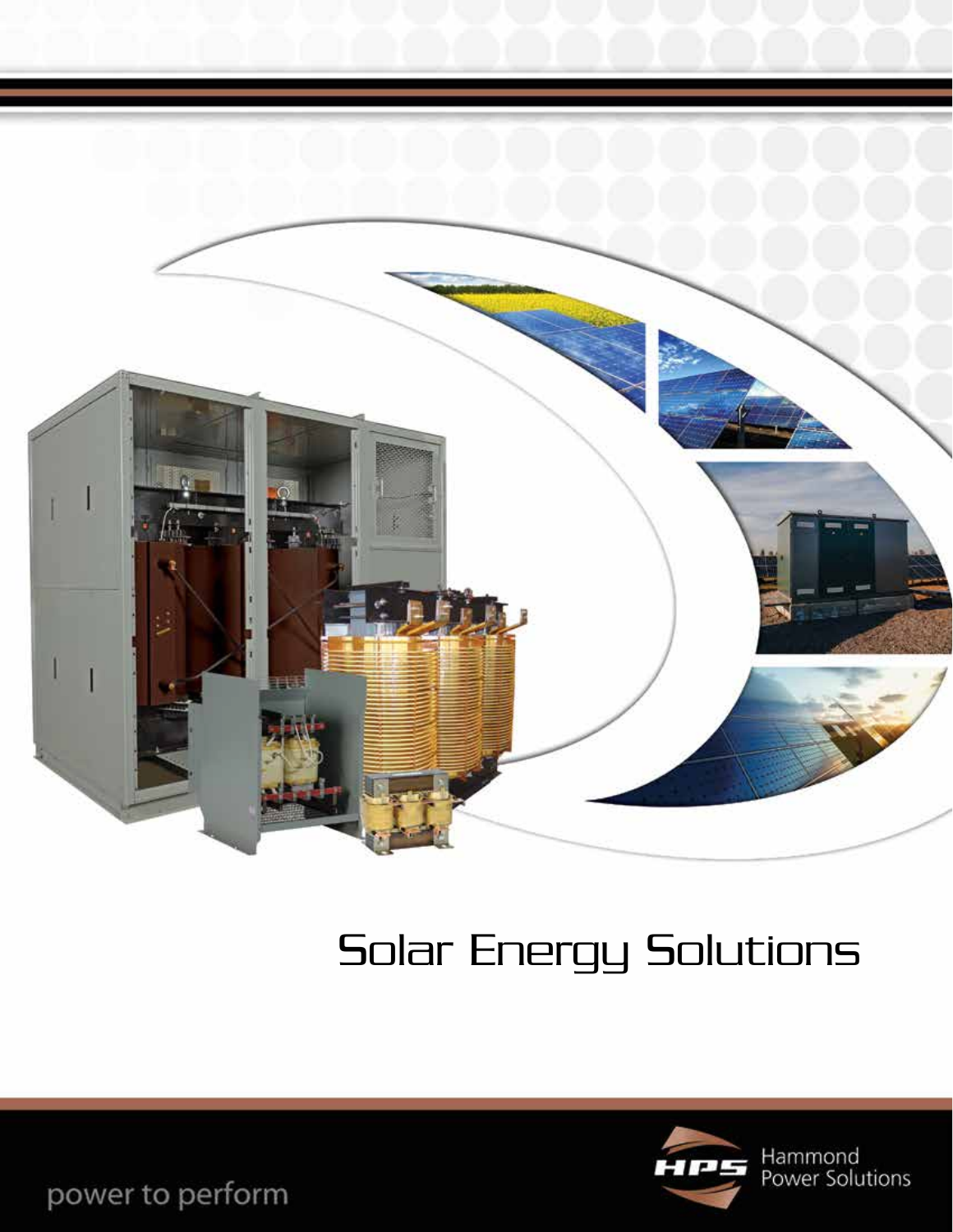## Solar Energy Solutions

### **OUR EXPERIENCE**

The Solar Energy market covers a broad range of applications and environments, and demands a high level of safety and reliability. Hammond Power Solutions (HPS) offers the broadest variety of transformer and reactor solutions for the difficult applications found in the solar energy market. Whether it's a standard transformer or reactor, or a custom built, HPS has the experience to provide a magnetics solution for your application.

HPS draws from a large design team with hundreds of years of combined experience to find a solution to your magnetics needs. Our factories in North America, Europe and India combine to provide the manufacturing expertise and deliverables the solar energy market requires. The engineering and manufacturing experience and dedication to quality and service are the foundation for our success as a leading transformer manufacturer. This provides our customers with the confidence to make their projects successful.



#### **HPS PRODUCTS**

#### **Reactors**

HPS offers a standard line of HPS Centurion® R Reactors that provides a unique blend of performance and reliability while reducing the products footprint. HPS Centurion R can be used in a wide variety of power quality applications.

 Whether your application requires a reactor designed to handle different frequencies or low losses or even integrated into an assembly with a stepup distribution transformer, HPS can design a solution to meet your need.

Standard features include:

- Sizes available for 0.5 to 1200 HP motors
- Maximum system voltage is 600/690V
- Standard core & coil (optional Type 2 or 3R enclosure)
- 50/60 Hz
- UL Listed, CSA Certified and CE Marked

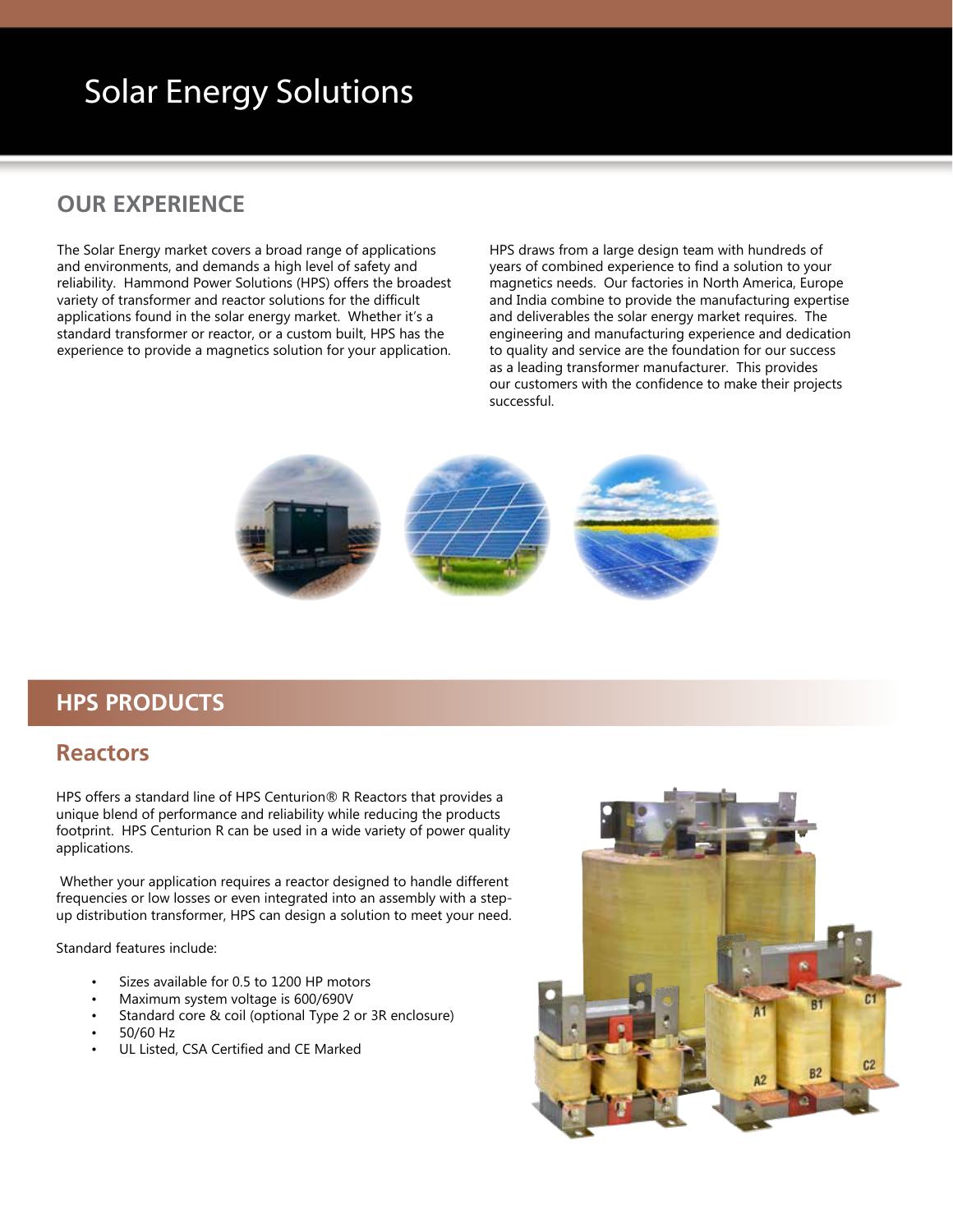

## **HPS Autotransformers and Distribution Transformers**

HPS offers three phase autotransformers that are available for applications where voltage adjustments are necessary in a distribution system. They are frequently used as an economical alternative to three phase general purpose distribution transformers to adjust the supply voltage to match specific load requirements when load isolation from the supply line is not required.

Autotransformers can be used as either a step-up or step-down transformer.

Standard features include:

- Three phase from 3 kVA to 500 kVA
- Copper and aluminum available
- UL Listed and CSA Certified
- Type 3R Enclosure
- Accessible Neutral connection



HPS offers diverse lines of energy efficient low voltage distribution transformers. They can be designed for use in applications with high harmonic current, in either a step-up or step-down format.

One of the challenges in addressing utility solar energy applications that are often remote generation locations is to ensure the equipment is rugged enough to withstand the temperature and moisture extremes as well as the damaging effects of lightning. HPS has the experience delivering these custom quality products to OEM's and Energy operators on a worldwide basis.

Standard features include:

- Single phase ratings from 15 kVA to 333 kVA and three phase from 15 kVA to 1500 kVA
- Meets C802.2-12, DOE 2016 and NRCan 2019 energy efficiency standards
- 10kV BIL on all three phase transformers
- Copper and aluminum available
- UL Listed and CSA Certified
- Type 3R enclosure
- Pre-installed lugs (up to 270 Amps)
- Standard primary/secondary winding configurations typically used in solar applications

## **HPS Medium Voltage (Power) Transformers**

HPS has decades of experience designing medium voltage power transformers for the difficult applications and environments found the in the solar energy markets. HPS offers a wide range of dry-type vacuum pressure impregnation (VPI, HPS Millenium™) and Cast Resin (HPS EnduraCoil™) products.

- Options up to 34 MVA, 46 kV Class and 250 kV BIL
- ISO 9001:2008 manufacturing and engineering processes
- Meets or exceeds CSA C22.2 No. 47, CSA C9-02, DOE 10 CFR Part 431 and NRCAN SOR/2018-201 efficiency levels
- Global VPI approval performance levels including: UL, CSA, IEC, ABS, DNV, BV, and Lloyds
- Global Cast Resin approval performance levels including: UL, CSA and IEC

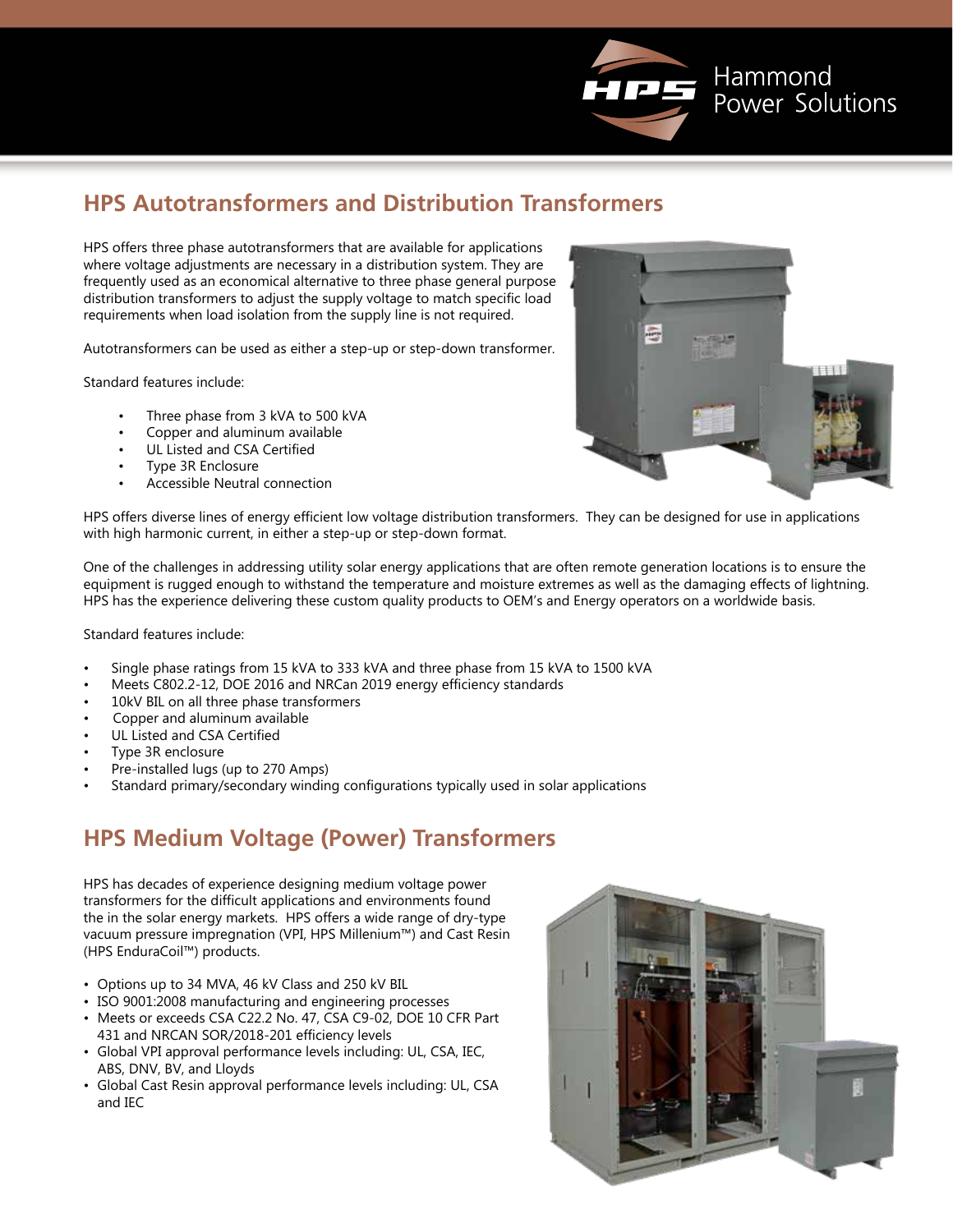## Solar Energy Solutions

## **Custom Capabilities**

The HPS Design Team of passionate engineers and support staff are dedicated to solving real-world transformer challenges for a broad range of customers.

We have experience designing transformers for a variety of solar applications, including those shown in the images below. For example, HPS offers step-up transformers for commercial and utlity applications, including zig-zag and grounding units.

We quickly design to your specifications. Our custom designs can be found in some of the most extreme environments.

HPS has the capabilities to manufacture VPI, Cast Resin and Liquid Cooled transformers through our global facilities. Liquid cooled transformers may not be available in all regions.

Some examples of HPS' custom design capabilities include:

- Power Conditioning
- High Efficiency
- Low Noise
- Low Temperature Rise
- Matching Impedance
- K-Factor Rated
- Harmonic Mitigation
- Size/weight constraints
- Custom enclosures
- Unique input and output voltages
- Low Inrush
- Inverter and Rectifier Duty



Custom Enclosure (Type 3R Enhanced) - Typically Used on Outdoor Applications Like Solar Farms

### **HPS PRODUCTS IN SOLAR APPLICATIONS**

#### **Stand-Alone Commercial Applications**

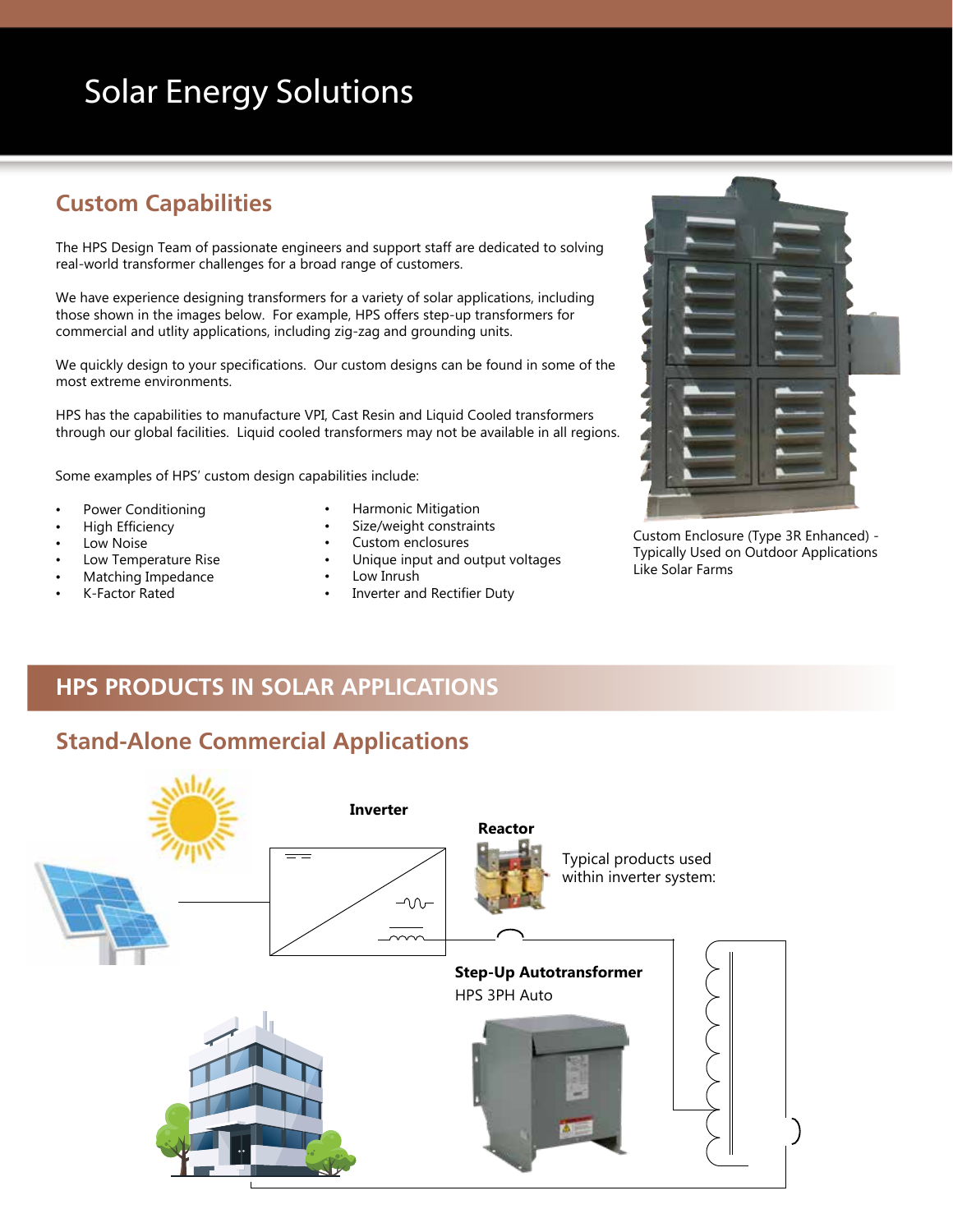